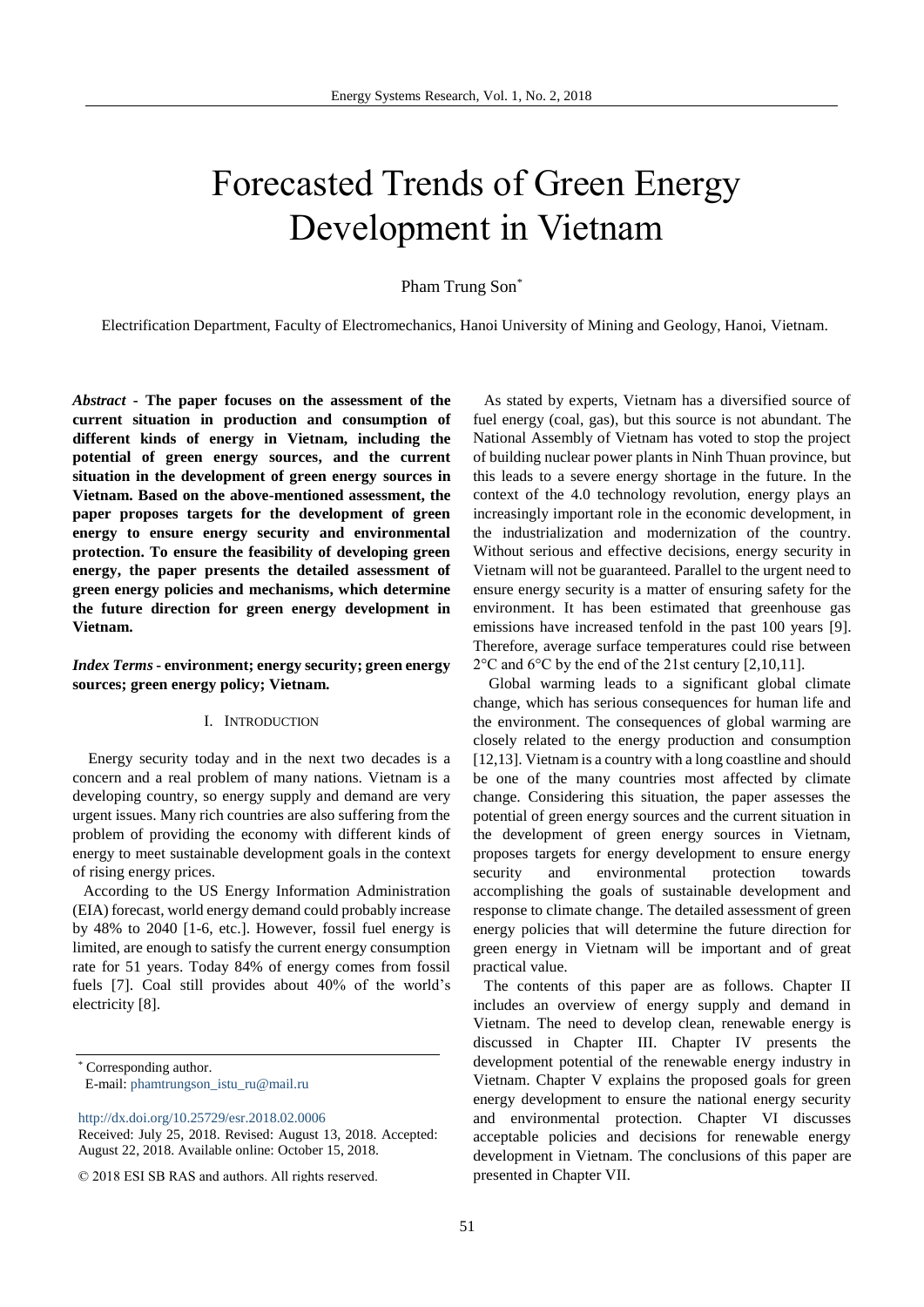### II. OVERVIEW OF ENERGY SUPPLY AND DEMAND IN **VIETNAM**

Vietnam is a country with a developing economy. The country has reached the level of middle income. Such positive factors as the strength of the country, the desire for development, a golden population ratio, smart and creation people, the constructive and actionable government, indicate that Vietnam will continue to grow rapidly in the next decade. As the analysis shows, energy demand and supply in the world in general and energy demand and supply in Vietnam are pressing issues. The results of this research will clarify the problem of energy supply and demand in Vietnam in recent years:

Primary energy supply, converted to kilotons of oil equivalent (ktoe), in the period of 2000-2015 is demonstrated in Fig.1 [3].



Figure 1. Primary energy supply in the period of 2000 - 2015.

A per year increase is 13.4% for gas; 12.2% for coal; and 6.2% for oil.

Energy consumption trend is presented in Fig. 2 [3].



Figure 2. Energy consumption in the period of 2006-2015.

The chart shows that the types of fossil fuel energy used are increasing so rapidly that they meet the energy needs of the present. However, this leads to a completely negative environmental situation in the country.

**BALANCE IMPORT AND EXPORT OF ENERGY (KTOE)**



Figure 3. Energy import and export in the period of 2006-2015.

To ensure energy security, balance power sources between regions, provide power supply continuity, stability, and power quality, Vietnam had to import and export energy, which is illustrated for the period of 2006-2015 in Fig. 3 [3].

Previously, Vietnam was an energy exporter, but now the country imports energy from neighboring countries to ensure sufficient energy for consumption.

The comparison of different kinds of energy consumption in 2006 and 2015 by different sectors (million toe) is summarized in Fig. 4 [3].



Figure 4. Energy consumption structure in the period of 2006-2015.

The structure of energy use has shifted sharply, from a backward agricultural country with the main source of energy used for living, to a developed industrialized country with a high rate of energy use.

The changes are particularly great in the installed capacity portfolio at the end of 2016, as is shown in Fig. 5 [4].



Figure 5. Installed capacity portfolio by the end of 2016.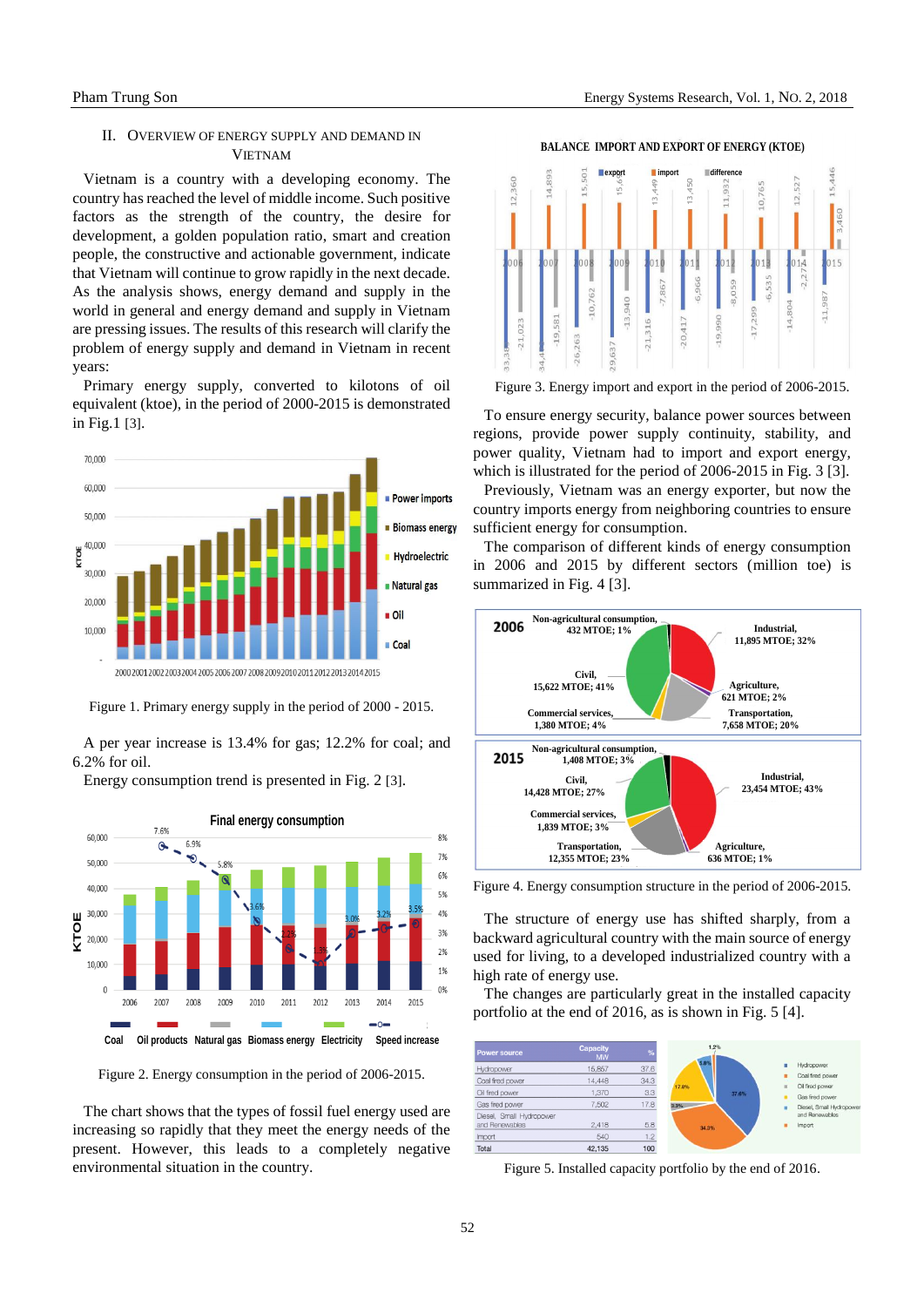

Figure 6. Power consumption in different sectors by the end of 2016.

| Year                         |      | 2011             | 2012  | 2013  | 2014   | 2015   | 2016   |
|------------------------------|------|------------------|-------|-------|--------|--------|--------|
| Power sales<br>growth $(\%)$ |      | 10.49            | 11.43 | 9.30  | 11.58  | 11.70  | 11.21  |
| 20%                          |      |                  |       |       |        |        |        |
| 16%<br>12%                   |      | 11.43%<br>10.49% |       | 9.30% | 11.58% | 11.70% | 11.21% |
| 8%                           |      |                  |       |       |        |        |        |
| 4%                           |      |                  |       |       |        |        |        |
| 0%                           | 2011 | 2012             | 2013  |       | 2014   | 2015   | 2016   |

Figure 7. An annual growth rate of electricity consumption.



Figure 8. Overall demand and availability of primary energy in the long term.

Power consumption in different sectors by the end of 2016 [4] is shown in Fig. 6.

An annual growth rate of electricity consumption [4] is demonstrated in Fig. 7.

Nowadays, the situation of energy supply and demand is as follows. According to the expert estimations, Vietnam is a country with diversified, but not plentiful energy sources. The economic and technical potential of Vietnam's hydroelectricity is forecasted to produce 65÷70 billion kWh annually [5].

Under the mining plan of the coal industry, coal output will only be sufficient to supply about 12,000 MW, which means that no more than 72 billion kWh per year can only be produced, even by the years 2025-2030 [5].

In the light of the forecast of the offshore gas resources, they are only enough for the development of gas power plants to produce over 100 billion kWh per year and about 3-5% of the gas needed to supply the other industrial facilities [5].

The potential for crude oil production will soon reach the

Table 1. Overall demand and availability of primary energy in the long term

| <b>Energy Type</b>          | 2010           |             | 2015                  |             | 2020                  |             |
|-----------------------------|----------------|-------------|-----------------------|-------------|-----------------------|-------------|
|                             | Natural unit   | <b>KTOE</b> | Natural unit          | <b>KTOE</b> | Natural unit          | <b>KTOE</b> |
| Primary energy demand       |                | 61123       |                       | 91675       |                       | 148786      |
| Ability to locally supply   |                | 76889       |                       | 89402       |                       | 96172       |
| Inside:                     |                |             |                       |             |                       |             |
| Coal                        | $49.8$ m. tons | 27888       | $60 \text{ m}$ , tons | 31680       | $70 \text{ m}$ , tons | 34562       |
| Crude oil                   | 19.86 m. tons  | 20217       | $20 \text{ m}$ tons   | 20360       | $20.7$ m. tons        | 21073       |
| Gas                         | 7.98 b. tons   | 7183        | 11.43 b.tons          | 10288       | 12.68 b.tons          | 11413       |
| Hydroelectric               | 30.13TWh       | 6478        | 54.4TWh               | 11695       | 60.4TWh               | 12994       |
| Small hydropower            | 1.99TWh        | 428         | 4.2TWh                | 905         | 6.46TWh               | 1391        |
| Renewable energy            | 44.5 m. tons   | 14695       | $43.8$ m. tons        | 14474       | $44.6$ m. tons        | 14740       |
| Redundency(+); Shortage (-) |                | $+15766$    |                       | $-2273$     |                       | $-52614$    |

ceiling level (around  $17 \div 18$  million tons per year) and gradually decline in the period after 2015. Based on the assessment of the increase in energy demand and the ability to exploit domestic energy resources, experts have estimated the balance of overall demand and the ability to meet the demand for primary energy types in the long term, as is shown in Table 1 and Fig. 8 [5].

Indeed, Vietnam is facing challenges such as rising energy demand, while environmental bindings are becoming increasingly tighter and heavier. On the one hand, this situation puts pressure on ensuring the national energy security, and on the other hand, creates the problems for the economy to mobilize sufficient investment capital for the energy sector. To ensure energy security, Vietnam is transforming from an energy exporter to an energy importer.

To solve the energy problem for the country's economic development, the Ministry of Industry and Trade (MOIT) suggested a policy mechanism with two approaches, one is using energy efficiently and cost-effectively, and the other is using environmentally friendly technologies to produce energy.

Vietnam is shifting from an inefficient use of fossil fuels to the use of clean, renewable energy sources, by changing production patterns and promoting sustainable energy consumption, aiming to achieve a low-carbon economy.

#### III. THE NEED TO DEVELOP CLEAN, RENEWABLE ENERGY

The following arguments will indicate the need to develop renewable energy in Vietnam [6, 14, 15]:

- Contribution to energy security: the investment in energy efficiency and saving, consumption, and production with cleaner technologies; the development of renewable energy sources will contribute significantly to ensuring the national energy security.

- Contribution to sustainable economic growth: renewable energy can make a significant contribution to the sustainable economic growth, especially at the national level.

- Contribution to environmental sustainability.

- Contribution to health care for the people.

- Contribution to the energy supply to rural, mountainous and island areas; remote areas, areas with special difficulties.

- Contribution to the efficient development of the energy sector: at present, the investment costs for some renewable energy technologies are declining rapidly, especially in the electricity sector.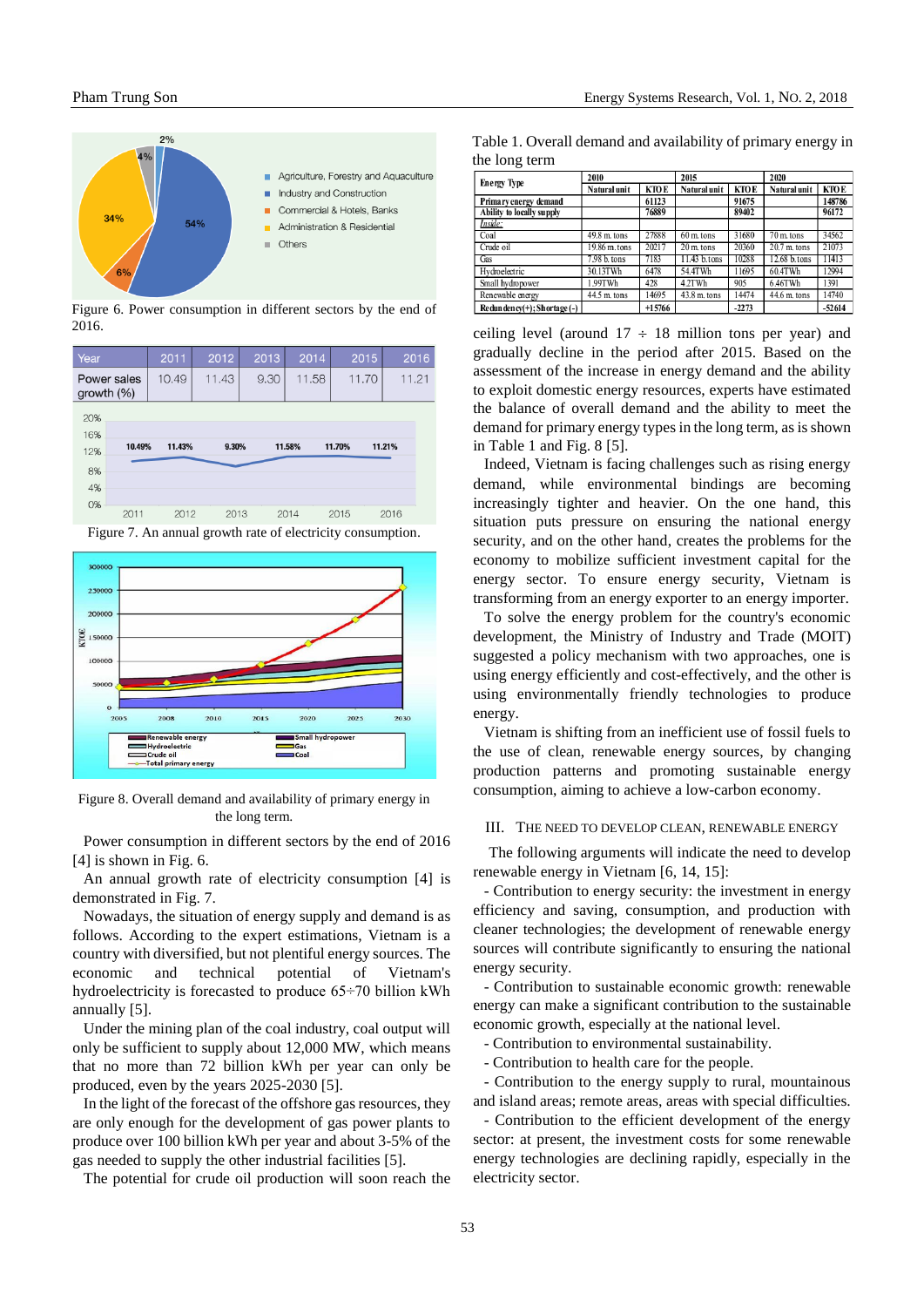- Maximization of the value of resources in the country and each locality.

#### IV. THE DEVELOPMENT POTENTIAL OF THE RENEWABLE ENERGY INDUSTRY IN VIETNAM

The Ministry of Industry and Trade of Vietnam has approved the master development plan for wind power in some localities. According to this plan, by 2030: Ca Mau can develop 3,607 MW; Binh Thuan - 2,500 MW; Ninh Thuan - 1,409 MW; Tra Vinh - 1,608 MW; and Soc Trang - 1,470 MW [6].

The prospects for solar energy are as follows. For the countries with the tropical climate like Vietnam, solar energy is used almost all year round. According to the survey on the amount of solar radiation in the country:

- Northern provinces (from Thua Thien Hue province to the North) have an average of 1800 to 2100 sunshine hours per year. In particular, the sunny areas are in the Northwest (Lai Chau, Son La, Lao Cai) and the North Central Region (Thanh Hoa, Nghe An, Ha Tinh).

- The provinces in the South (from Da Nang to the South), have about  $2000\div 2600$  sunshine hours. The amount of solar radiation is estimated at about 20% higher than in the northern provinces. In this area, the sun shines almost all year round, even in the rainy season. Therefore, for the South-Central and Southern provinces, solar radiation is a great resource for exploitation and use.

- An average annual solar energy intensity in Vietnam is 4.6 kWh/ m2 / per day in the whole country (in comparison with the average level of the whole world). The northern area has an average radiation intensity of 3.69 kWh / m2 / per day and an average radiation intensity in the southern area is 5.9 kWh / m2 / per day.

In recent years, many localities, companies, and businesses have studied and promoted the development of solar power projects: Electricity of Vietnam (EVN) and its member units are planning and preparing 3 projects with a total capacity of about 3,100 MW, mainly on the surface of the lake. More than 20 investors have registered to invest in solar power projects in Binh Dinh province.

Biomass energy has the following prospects. Biomass energy is the form of energy derived from organic substances, such as wood, agricultural products, organic waste, urban solid waste, algae, and other plants. The potential biomass resources are:

- Firewood is fuels derived from wood, extracted from forests, perennial industrial plants, fruit trees and scattered trees, wood waste from wood processing factories. The total amount of firewood in Vietnam is about 32 million tons equivalent to 11.6 million TOE.

- Agricultural waste includes post-harvest agricultural waste such as rice straw, tops and leaves, branches and stalks, cassava stalks, etc., agricultural and industrial waste, rice husk, peanut husk, peanut pulp, etc. The total amount of agricultural waste in Vietnam is about 80 million tons equivalent to 17.6 million TOE.

- Livestock waste (cattle dung) can be used to produce biogas. The amount of biogas that can be recovered from livestock is about 11.3 billion m3 / year.

- Waste, including organic waste, waste from urban and rural life; waste from production facilities, businesses, agencies can be used for energy purposes, etc. The capacity to recover energy from organic waste is about 0.82 million TOE.

- Organic waste sources (molasses, used cooking oils and fatty acids) can be used as the main raw material for biofuel production. The capacity to recover energy from these organic substances is currently about 0.8 million TOE.

- Totally, the potential of biomass energy in Vietnam is about 60 million TOE.

The other forms of renewable energy in Vietnam are the following.

Hydropower: According to the hydropower ladder planning on major rivers and small and medium hydropower planning in localities approved by some competent authorities, Vietnam could develop 1279 hydropower projects with a total capacity of 26,500 MW. There are 1164 small hydropower projects (capacity  $\leq 30MW$ ) with the total installed capacity of 7745 MW. There are 72 medium hydropower projects (with a capacity of over 30 MW to 100 MW) and 43 rather large hydropower projects (with a capacity of more than 100 MW) with the total installed capacity of 14,583 MW. There is also the potential to develop more than 200 projects, mainly small hydropower ones, with a total capacity of over 400 MW. When fully exploited, Vietnam's hydropower plants can annually produce about 95- 100 billion kWh including about 35÷40 billion kWh to be produced by small and medium hydropower plants.

- Geothermal: According to the preliminary estimation, the total capacity of geothermal plants in Vietnam, could reach over 400 MW. Areas with great geothermal potential are North West and North East of North, and especially Central Vietnam such as Le Thuy (Quang Binh), Mo Duc, Nghia Thang (Quang Ngai), Hoi Van (Binh Dinh), Tu-pho, Danh Thanh (Khanh Hoa) provinces, and the others. These sites are highly feasible for the projects on construction of geothermal plants.

- Ocean energy: Tidal power energy of Vietnam is estimated to be 1.5 billion kWh per year and is concentrated in Quang Ninh Coast (about 1.3 billion kWh per year). Additional 0.2 billion kWh / per year can be exploited with a small capacity in the lower river of Mekong.

## V. PROPOSED GOALS FOR GREEN ENERGY DEVELOPMENT TO ENSURE ENERGY SECURITY AND ENVIRONMENTAL

**PROTECTION** 

The strategic objectives are the following:

- To increase step by step the rate of access to clean energy and electricity for people in rural, mountainous, remote, border and island areas.

- To strive to provide most households with electricity and modern, sustainable and reliable energy services at reasonable prices.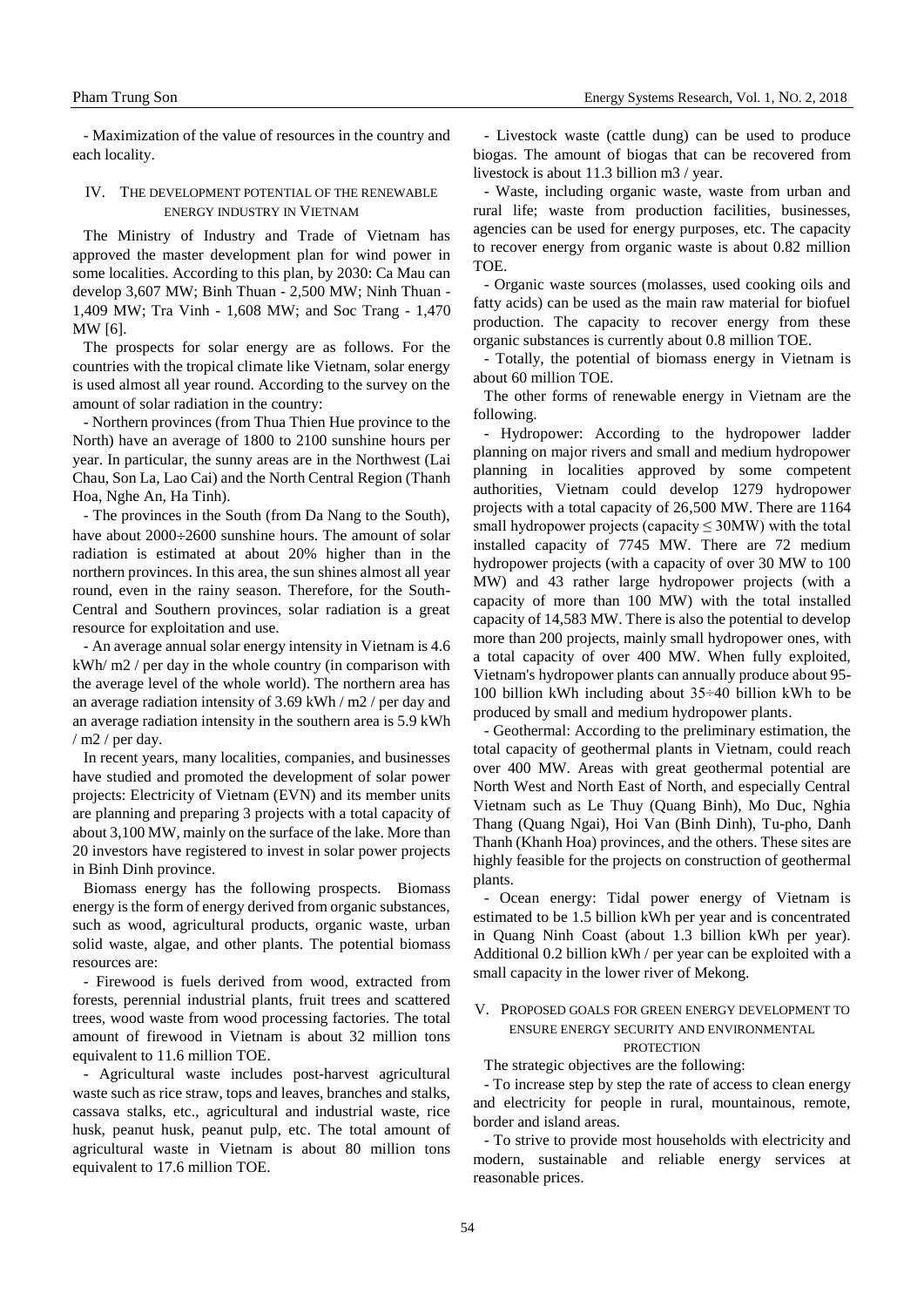- To develop and to use green, renewable energy sources to meet the sustainable environmental objectives and to develop a green economy:

- To reduce greenhouse gas emissions from energy activities to compare with a normal development plan.

- To reduce imported fuel for energy purposes.

- To increase the total amount of renewable energy.

- To increase the amount of electricity produced from renewable energy.

- To increase the absorption area of the solar water heater.

- To increase households with solar*-*powered appliances (hot water boilers, cooking stoves, heating and cooling space, water distillation use solar energy).

- To increase the use of biogas technology.

According to the scenario of renewable energy development, Vietnam can exploit a 3,000-5,000MW capacity with an output of more than 10 billion kWh from renewable energy by 2025. If there is a reasonable support policy, this will be a big contribution to the National demand for electricity output. According to a preliminary study and assessment of the renewable energy development potential up to 2050, the potential of the wind, solar, geothermal and biomass energy development could be even greater.

#### VI. POLICIES AND SOLUTIONS FOR RENEWABLE ENERGY DEVELOPMENT IN VIETNAM

Despite the high renewable energy potential, the investment in renewable energy development in Vietnam has not yet met the potential and strengths available in the country. This situation is mainly because the economy of renewable energy sources is not really attractive, along with barriers related to mechanisms, policies, implementation organization, and technology application. This limits the implementation of renewable energy projects. To develop renewable energy in Vietnam, it is necessary to concentrate resources, use the maximum potential of renewable energy in the country with advanced technologies suitable for the practical conditions of each region, and enhance economic, social and environmental efficiency. It is necessary to expand the market for renewable energy technologies, to develop the machinerymanufacturing industry and provide the renewable energy services in the country. It is also required to strengthen the potential for research, development, transfer, and application of new forms of renewable energy.

At the same time, it is also imperative to have a strategy for hydropower, biomass, wind, and solar energy development and create mechanisms and policies for its implementation.

- It is necessary to encourage organizations and individuals with different forms of ownership to participate in the development and use of renewable energy and persuade the Government to protect the legitimate rights and interests of organizations, companies and individuals that develop and use renewable energy.

- The electricity companies should have to buy all electricity produced from renewable energy sources when these power plants are connected to the grid in their localities under their respective management. The electricity purchase and sale are made through the power purchase agreement. Electricity projects using renewable energy sources for electricity production should be given a priority in the national electrical system.

- Organizations and individuals operating in the electricity sector have to be responsible for contributing to the development of the national renewable energy sector.

- Electricity end-users buying electricity from the national grid have to develop renewable energy sources with the main purpose of meeting their electricity needs and provide clearing mechanism.

- Projects on the development and use of renewable energy sources have to be entitled to investment credit preferences, which obey the current law provisions on investment credits and export credits of the Government.

- Projects on the development and use of renewable energy sources should be exempted from import tax for imported goods in order to create fixed assets for the projects. Imported goods, including raw materials, supplies, and semi-finished products which cannot be produced in the country are imported to serve the production of the projects in accordance with current regulations on export tax and import tax.

- The income tax exemption and discount for the enterprises involved in the projects on the development and use of renewable energy sources should be implemented for projects in the areas eligible for investment preferences under the current tax law.

- The land use levy or land rent for the projects on the development and use of renewable energy sources should be exempted or reduced, which complies with the current provisions of law applicable to projects in the areas entitled to investment preferences.

- Priority should be given to the studies related to the development and use of renewable energy resources in the field of science and technology and high-technology industries; it is also necessary to allocate funds to support scientific and technological research in pilot projects, industrialization projects for the development and use of renewable energy, promote technological innovations related to the development and use of renewable energy, reduction of production costs of renewable energy products and improvement of product quality, etc.

Some solutions to implement the Strategy are:

+ Real estate developers are responsible for fulfilling the requirements of using solar energy in the design and construction of buildings in accordance with technical standards issued by the Government agencies.

+ Petroleum trading enterprises must combine the sale of bio-liquid fuels to meet the national standards in the local fuel sale system.

+ The Ministry of Industry and Trade should annually promulgate specific regulations on the minimum proportion of biofuel liquid fuels to be sold in localities to petrol and oil trading enterprises.

+ It is necessary to set up a sustainable energy development fund using national budget funds, environmental fee revenues for fossil fuels, financial support and contributions from